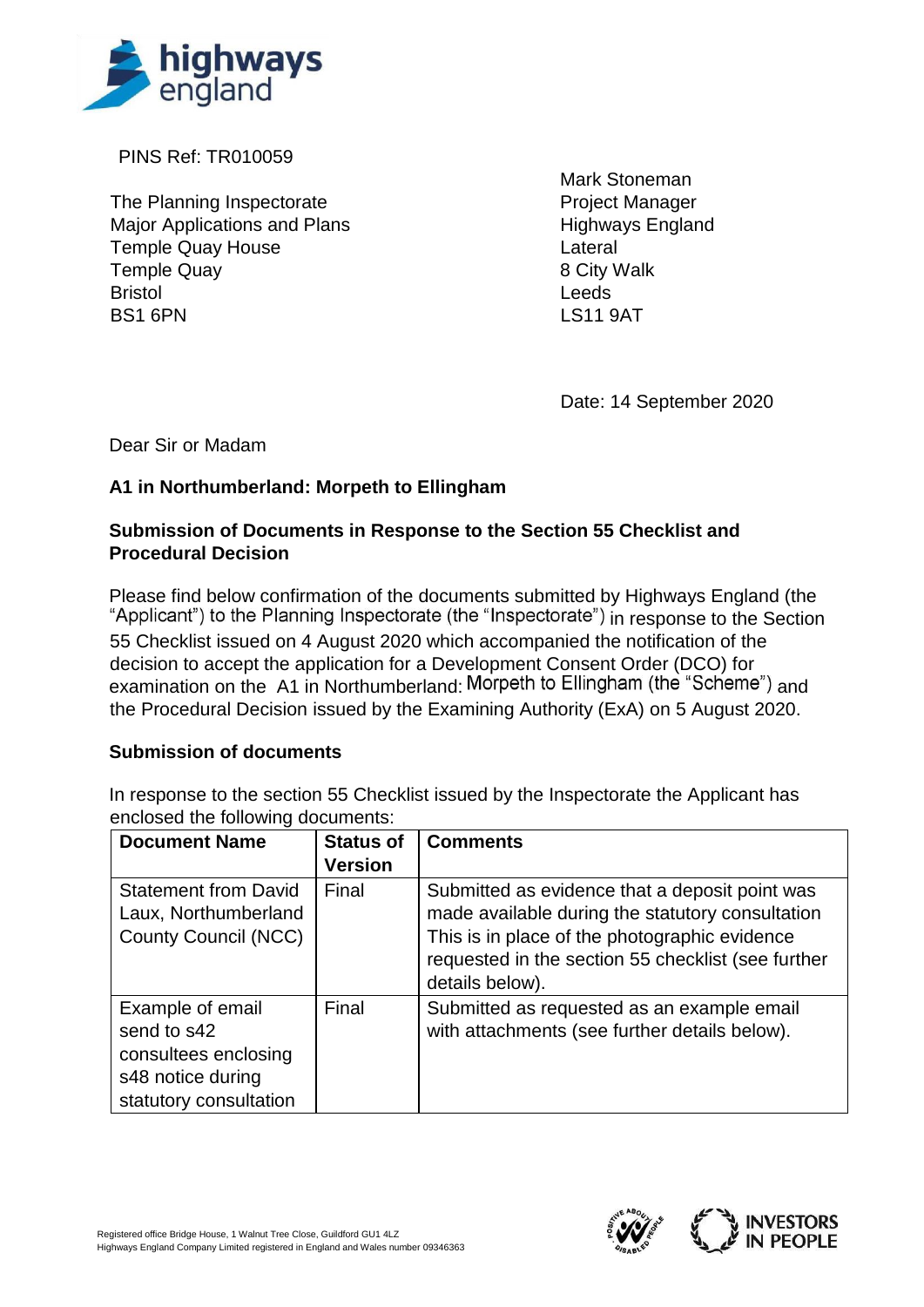| Example of email alert   Final | Submitted as requested as an example of the     |
|--------------------------------|-------------------------------------------------|
| and subscriber                 | regular emails sent to subscribers (see further |
| numbers                        | details below)                                  |

In addition to the above documents, the Applicant provides the following response to queries raised in the section 55 checklist:

| <b>Section 55 Checklist reference</b>                                                                                                                                                                                                                                                                              | <b>Applicant's Response</b>                                                                                                                                                                                                                                                                                                                                                                                                                                                                                                                                                                                                                                               |
|--------------------------------------------------------------------------------------------------------------------------------------------------------------------------------------------------------------------------------------------------------------------------------------------------------------------|---------------------------------------------------------------------------------------------------------------------------------------------------------------------------------------------------------------------------------------------------------------------------------------------------------------------------------------------------------------------------------------------------------------------------------------------------------------------------------------------------------------------------------------------------------------------------------------------------------------------------------------------------------------------------|
| Section 42: Duty to consult<br>Item 6<br>The Applicant may wish to serve notice<br>on the bodies listed in Box 6 of the<br>section 55 checklist when it serves<br>notice of the accepted application<br>under $s56(2)(a)$ of the PA2008; unless<br>there is a specific justification why this<br>is not necessary. | The following consultees will be sent the<br>section 56 notice at the Inspectorate's<br>request:<br>Eglingham Parish Council<br>• Murphy Gas Networks Limited<br>• Murphy Power Distribution Limited<br>• Fulcrum Electricity Assets Limited<br>The Inspectorate also identified that<br>Harlaxton Gas Networks Limited was not<br>previously consulted and should receive a<br>section 56 notice. Please note that the<br>Applicant consulted Harlaxton Energy<br>Networks Limited who are the parent<br>company of Harlaxton Gas Networks Limited.<br>The addresses for Harlaxton Gas Networks<br><b>Limited and Harlaxton Energy Networks</b><br>Limited are the same. |
| Section 47: Duty to consult the local<br>community<br>Item 18<br>Although the Planning Inspectorate is<br>satisfied that the Applicant has carried<br>out the consultation in line with the<br>final SoCC, the following observations<br>have been noted with regards to                                           | Screenshots of the Scheme web page<br>are not available as the page has<br>been taken down and is no longer<br>accessible. However, the Consultation<br>Brochures for the statutory<br>consultation for Part A and Part B are<br>enclosed as an example of the                                                                                                                                                                                                                                                                                                                                                                                                            |

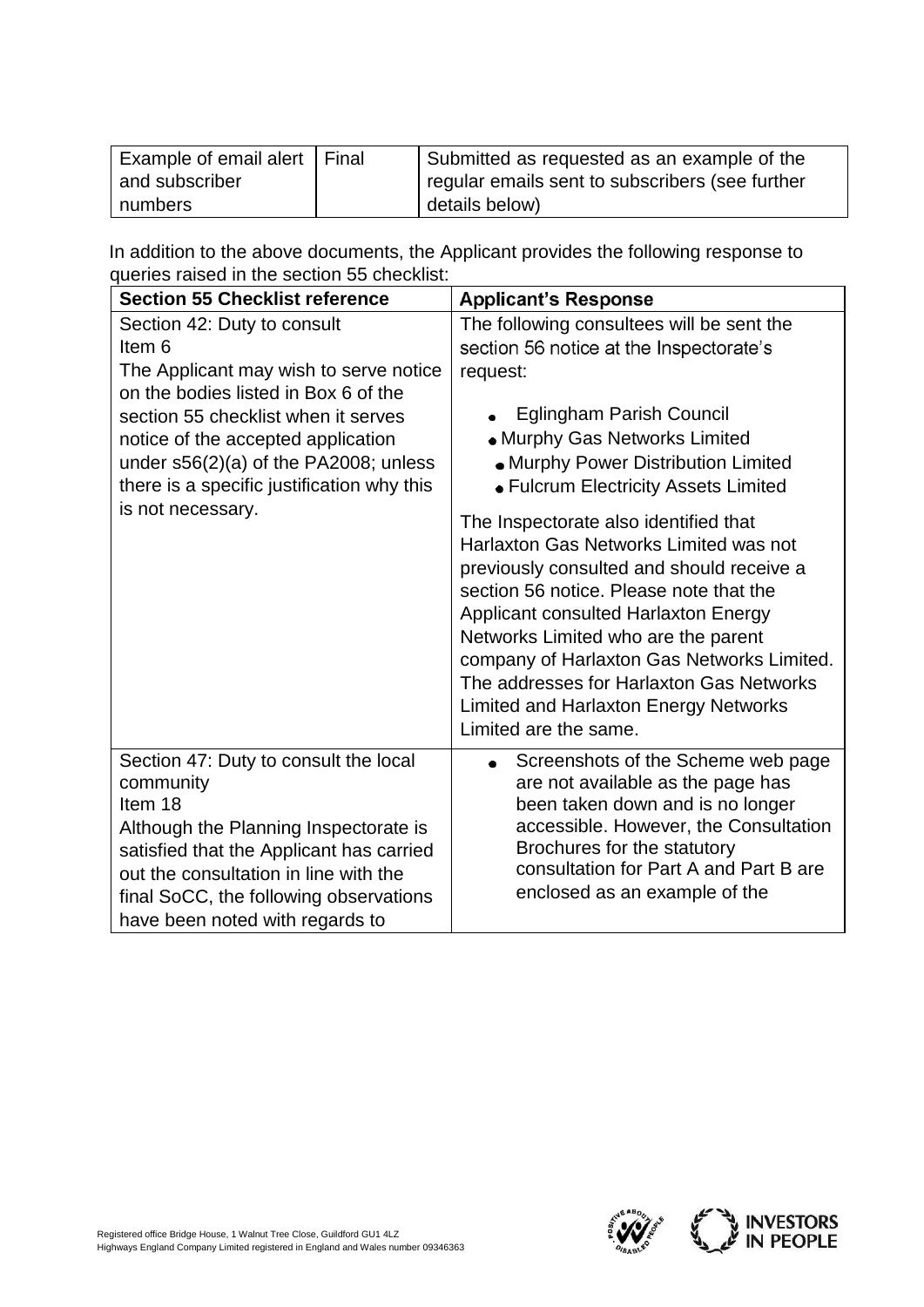| evidencing certain commitments that<br>have been carried out: • Screenshots<br>of the scheme webpage<br>showing the documents available to<br>view and website traffic data has not<br>been provided.<br>• Photographic evidence of the deposit<br>location documents in situ and<br>information on the number of requests<br>to view the documents has not been<br>provided.<br>• An example of an outgoing email<br>alert and information on the number of<br>subscribers has not been provided. | material that was available on the<br>website.<br>• Photographic evidence of the deposit<br>point is not available, as due to the<br>Covid-19 pandemic it was not possible<br>for the Applicant to travel to obtain<br>such evidence. Please see enclosed<br>statement from NCC confirming that<br>deposit point was available during the<br>duration of the statutory consultation.<br>There were no requests received to<br>view the documents on deposit during<br>the statutory consultation period.<br>• Please see example of outgoing email<br>alert enclosed. The number of<br>subscribers to that alert is 3,419. |
|----------------------------------------------------------------------------------------------------------------------------------------------------------------------------------------------------------------------------------------------------------------------------------------------------------------------------------------------------------------------------------------------------------------------------------------------------------------------------------------------------|----------------------------------------------------------------------------------------------------------------------------------------------------------------------------------------------------------------------------------------------------------------------------------------------------------------------------------------------------------------------------------------------------------------------------------------------------------------------------------------------------------------------------------------------------------------------------------------------------------------------------|
| Section 48: Duty to publicise the<br>proposed application<br>Item <sub>22</sub><br>Samples of the s42 consultation letters<br>provided at Appendix H of the<br><b>Consultation Report Appendices (Doc</b><br>5.2) do not, however, confirm that<br>copies of the s48 notices were<br>enclosed.                                                                                                                                                                                                     | The Applicant can confirm that a section 48<br>notice was enclosed with letters to<br>consultees during the statutory consultation.<br>The email sent to consultees with<br>attachments is enclosed.<br>A copy of the section 48 notice was not<br>issued with the letters to consultees during<br>the targeted consultation as the information<br>contained within it was out of date at that<br>time. Instead the detail was included within<br>the letter itself to ensure that no one was<br>prejudiced during the consultation period.                                                                                |
| Section $55(3)(f)$ and section 55 (5A)<br>Item 30<br>The Planning Inspectorate notes that<br>on numerous occasions,<br>Environmental Statement Figures and<br>Appendices are assigned the same<br>reference number making the<br>navigation of the documentation<br>difficult.                                                                                                                                                                                                                     | Please see enclosed Application Document<br>Tracker which provides a list of<br>Environmental Statement figures and<br>appendices.                                                                                                                                                                                                                                                                                                                                                                                                                                                                                         |

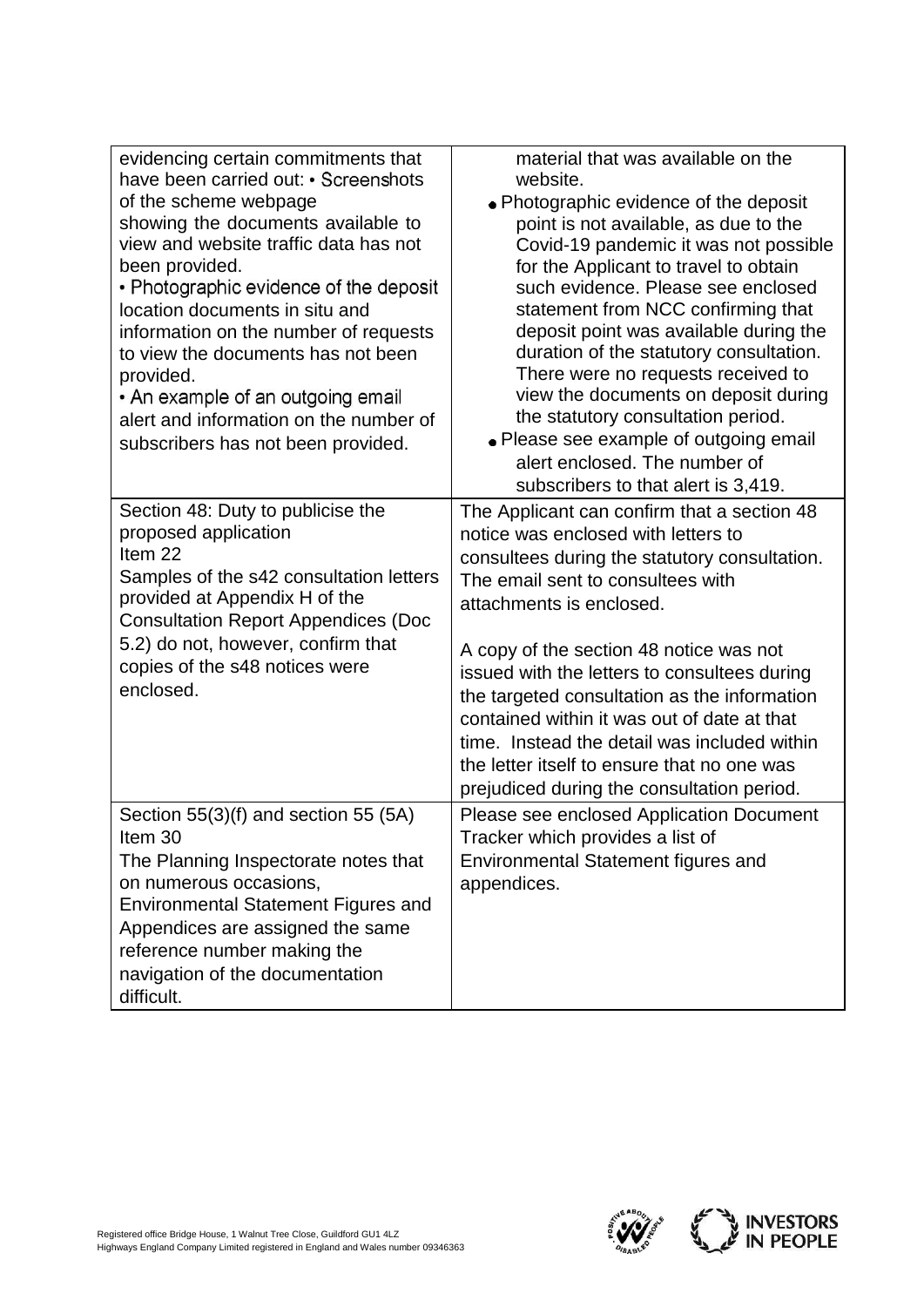| Section $55(3)(f)$ and section 55 (5A)  | Please see enclosed updated Habitats                                                                                                         |
|-----------------------------------------|----------------------------------------------------------------------------------------------------------------------------------------------|
| Item 31                                 | <b>Regulations Assessment Report Addendum</b>                                                                                                |
| The Examining Authority will be able to | which includes additional information as                                                                                                     |
| ask questions during the Examination.   | requested.                                                                                                                                   |
| This may result in additional           |                                                                                                                                              |
| information being required to inform    |                                                                                                                                              |
| the HRA Report and the competent        |                                                                                                                                              |
| authority.                              |                                                                                                                                              |
|                                         | $\sim$ . The second component of $\blacksquare$ . The second control of $\blacksquare$ . And the Applitude function of the second control of |

In response to the Procedural Decision made by the ExA the Applicant has enclosed the following documents:

| <b>Document Name</b>                                              | <b>Highways England</b><br><b>Document</b><br><b>Number/Version</b> | <b>Status</b><br>Οf<br><b>Version</b> | <b>Comments</b>                                                                                                                                                                                                                                                                                                                                                                                                                                                                                                                                                                           |
|-------------------------------------------------------------------|---------------------------------------------------------------------|---------------------------------------|-------------------------------------------------------------------------------------------------------------------------------------------------------------------------------------------------------------------------------------------------------------------------------------------------------------------------------------------------------------------------------------------------------------------------------------------------------------------------------------------------------------------------------------------------------------------------------------------|
| <b>Habitats Regulations</b><br>Assessment (HRA)<br>Report (clean) | TR010041/APP/6.14<br>(Rev 1)                                        | Final                                 | <b>Planning Inspectorate</b><br>screening matrices<br>footnotes revised to provide<br>specific cross references to<br>the documents and<br>passages contained therein<br>to where the supporting<br>evidence is found, Other<br>minor amendments also<br>made to correct<br>grammatical errors, the<br>hectarage of permanent<br>arable habitat loss for Part<br>B (amended from 52ha to<br>33ha) and the reference to<br>support a statement<br>regarding the reasons for<br>screening out groundwater<br>effects beyond 1 km from<br>Part B (amended from<br>Chapter 11 to Chapter 10). |

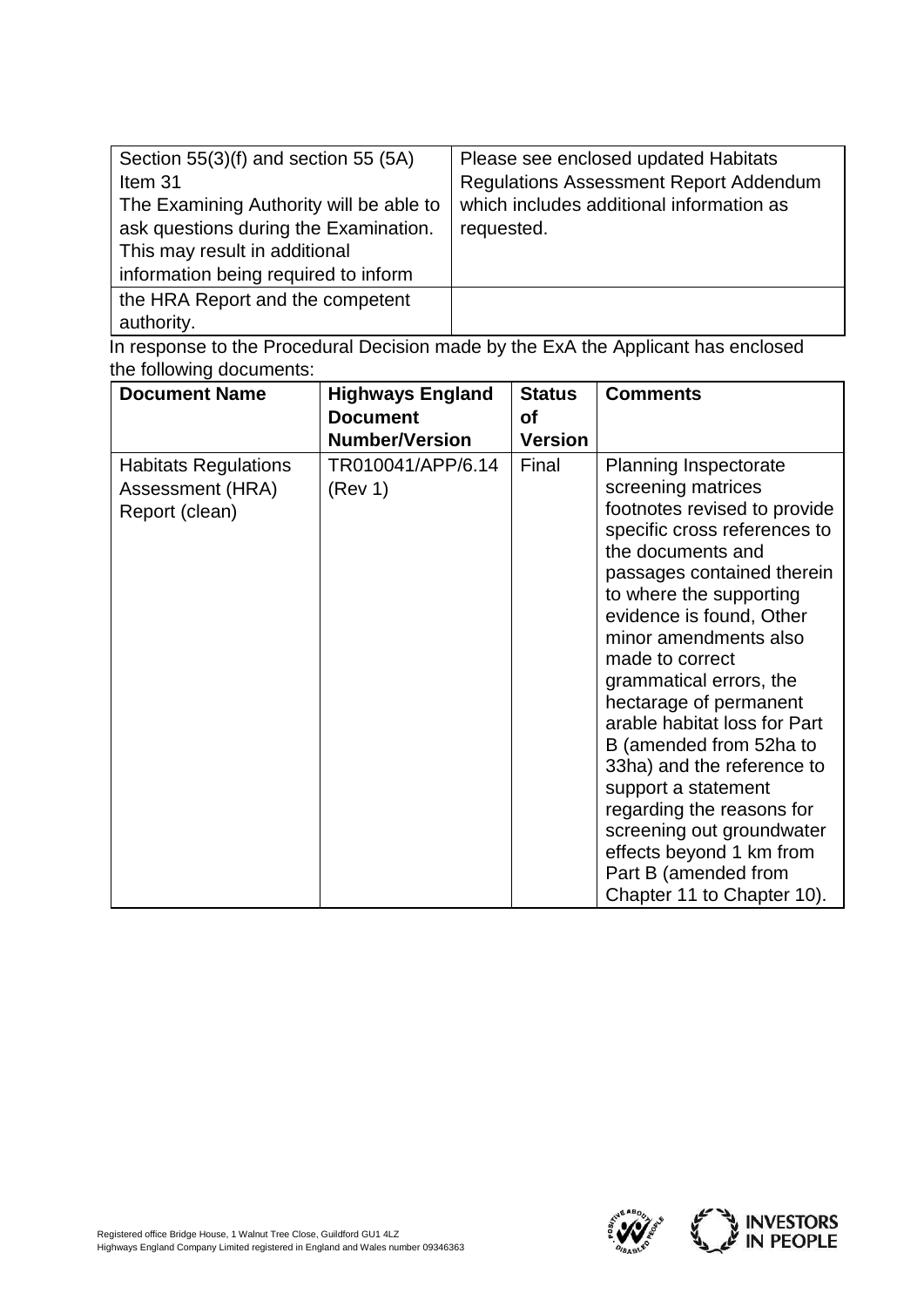| <b>Habitats Regulations</b><br>Assessment (HRA)<br>(tracked<br>Report<br>changes) | TR010041/APP/6.14<br>(Rev 1a)              | Final                      | <b>Planning Inspectorate</b><br>screening matrices<br>footnotes revised to provide<br>specific cross references to<br>the documents and<br>passages contained therein<br>to where the supporting<br>evidence is found, Other<br>minor amendments also<br>made to correct<br>grammatical errors, the<br>hectarage of permanent<br>arable habitat loss for Part<br>B (amended from 52ha to<br>33ha) and the reference to<br>support a statement |
|-----------------------------------------------------------------------------------|--------------------------------------------|----------------------------|-----------------------------------------------------------------------------------------------------------------------------------------------------------------------------------------------------------------------------------------------------------------------------------------------------------------------------------------------------------------------------------------------------------------------------------------------|
| <b>Document Name</b>                                                              | <b>Highways England</b><br><b>Document</b> | <b>Status</b><br><b>of</b> | <b>Comments</b>                                                                                                                                                                                                                                                                                                                                                                                                                               |
|                                                                                   | <b>Number/Version</b>                      | <b>Version</b>             |                                                                                                                                                                                                                                                                                                                                                                                                                                               |
|                                                                                   |                                            |                            | regarding the reasons for<br>screening out groundwater<br>effects beyond 1 km from<br>Part B (amended from<br>Chapter 11 to Chapter 10).                                                                                                                                                                                                                                                                                                      |
| <b>Habitats Regulations</b><br>Assessment (HRA)<br>Addendum Report                | TR010041/APP/6.14<br>(Rev 0)               | Final                      | Addendum to the HRA to<br>provide Planning<br>Inspectorate screening<br>matrices with an<br>assessment of the impact<br>of the Scheme as a whole<br>on the three European<br>Sites identified by the ExA.                                                                                                                                                                                                                                     |
| <b>Application Document</b><br><b>Tracker</b>                                     | TR010041/APP/1.5<br>(Rev 0)                | Final                      | Provides a comprehensive<br>list of application<br>documents which will be<br>updated at every deadline<br>throughout the Examination                                                                                                                                                                                                                                                                                                         |

If you have any queries about the documents provided, the Scheme or otherwise please do not hesitate to contact me using the details provided.

Yours sincerely,